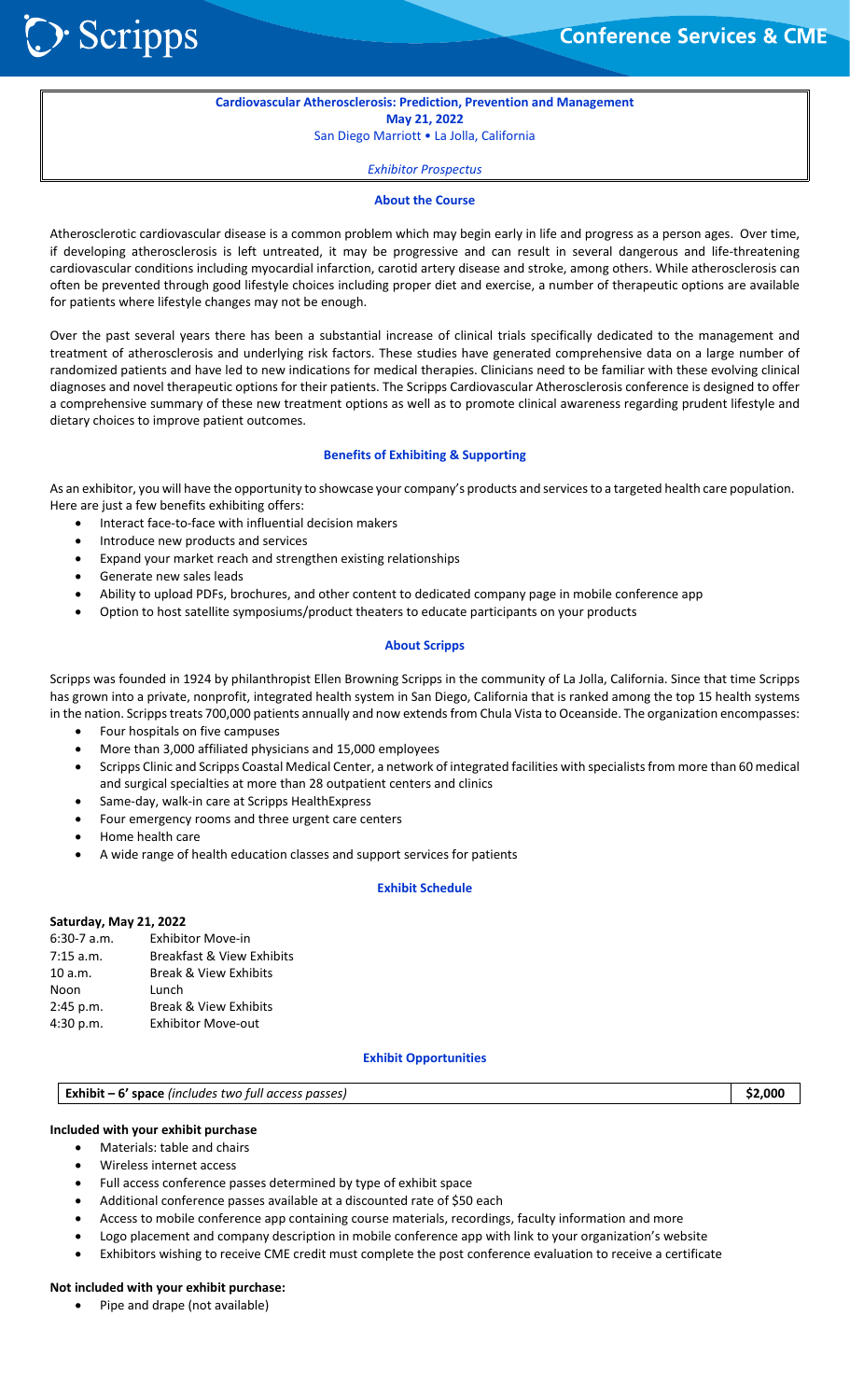# > Scripps

- Additional furniture or equipment rentals (space restrictions apply)
- Electricity and/or additional audio‐visual equipment
- Labor for installing or dismantling your exhibit display
- Security: the exhibit area will remain open and no security guard will be present. We ask that you do not leave any valuable items unattended at your booth at any time. Anything you leave in the exhibit area will be left at your own risk. Neither the hospital, nor Scripps will accept liability for any items in the exhibit area at any time.

# **Booth Traffic**

While Scripps makes every effort to promote and encourage attendees to visit the Exhibit Hall, we cannot guarantee booth traffic. It is the exhibiting company's responsibility to promote its presence at the course through pre-meeting notifications and on-site promotions to draw traffic to their booth.

# **Scripps Health Meeting Guidelines**

- 1. Proof of vaccination will be required for all staff, participants, and vendors who wish to attend the conference in‐person.
- 2. Staff, participants, and vendors will be required to wear masks and remain physically distanced during the conference.
- 3. Virtual conference participation will be available for unvaccinated staff, participants, and vendors.

*\*\*In alignment with the ACCME Standards for Integrity and Independence in Accredited Continuing Education, exhibitors will only be provided with limited participant information from those who have agreed to have their information shared.* 

# **Additional Support Opportunities & Pricing**

# **Satellite Symposium/Product Theater** *(non‐CME)* **\$10,000 each**

Scripps offers organizations the opportunity to host satellite symposia and events in conjunction with the conference. Scripps is strongly committed to ensuring the best possible chance for success of all such events and offers the following fee and service options.

- Approval to hold the event in conjunction with the Scripps conference
- Approval to hold the event at the conference venue (based on space availability)
- Inclusion of marketing collateral in attendee confirmation packets
- E-mail blasts (2) to all registered attendees
- Signage (1) and brochures/invitations posted near the Scripps registration desk
- Inclusion on the course website and registration link
- Inclusion in the conference daily announcements
- Meeting room with standard audio-visual equipment and support
- Assistance with logistical arrangements including food & beverage
- Approval to send brochures/invitations out to non‐registered attendees in the area

The above fees do not include:

- Creation of marketing materials specific to product theater; Scripps reserves the right to approve all materials
- Exhibit space; additional fees apply
- Scripps Health does not guarantee attendance during this event

# **Exhibit & Conference Venue**

| San Diego Marriott La Jolla | For shipping purposes, please add the following to your label: |
|-----------------------------|----------------------------------------------------------------|
| 4240 La Jolla Village Drive | Attn: Carlin Admirand/Scripps                                  |
| La Jolla, California 92037  | Company                                                        |
| Reservations: 800-228-9290  | Box # of $#$                                                   |
|                             |                                                                |

# **Exhibitor Housing**

Discounted rooms will be available at the San Diego Marriott La Jolla. Visit the course website and use the reservation link posted on the site to reserve a discounted room.

# **Payment Information**

- All exhibit applications must be received by **May 18, 2022**. Upon receipt of the application, a confirmation email will be sent.
- Satellite symposiums/product theaters must be reserved **at least 10 business days** prior to the activity.
- Payment must be received prior to the start of the activity.
- The **exhibit cancellation deadline is Friday, May 6, 2022**. Scripps CME will refund the cost of the exhibit less a \$100 processing fee. After May 6th no refunds will be granted.
- The **satellite symposium/product theater cancellation deadline is Friday, May 6, 2022**. Scripps CME will refund the cost of the satellite symposium/product theater less a \$500 processing fee. After May 6th no refunds will be granted.
- Exhibit space must be occupied by 7 a.m. on May 21, 2022. Failure to meet this deadline will cause forfeiture of your space. Scripps may use or reassign the space without refund. Exhibitors who anticipate delays must notify Scripps.

# **Application Review**

For an exhibit application to be accepted by Scripps, the products and services must be educational in nature and relate to the educational activity content. Scripps reserves the right to accept or reject a potential exhibitor based on its assessment of whether the company/organization's products and/or services are relevant to the conference content. All exhibits will be reviewed by Scripps. Scripps reserves the right to refuse the application of any party whose product, service or proposed exhibit is, in Scripps sole discretion, not in keeping with the character of the educational activity and exhibition hall. Approval of the exhibit application is in the sole discretion of Scripps, and may be withheld, among other reasons, for: (a) poor credit history of Exhibitor, including but not limited to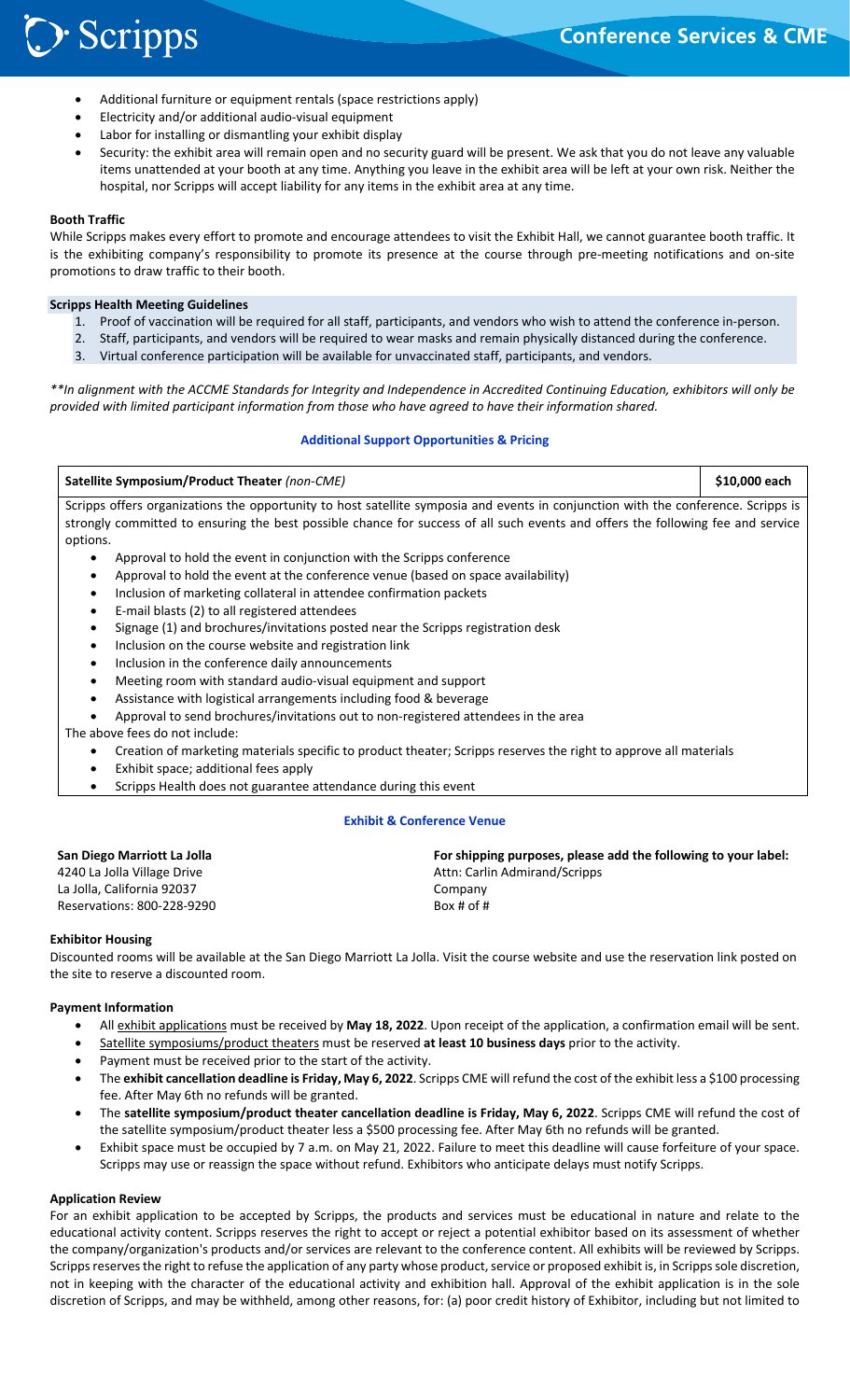

past due amounts owing to Scripps, or (b) breach of the Conditions or any other contract provisions governing any previous trade show or other event conducted or sponsored by Scripps.

# **CME Guidelines Related to Educational Grants, Exhibit Space and Promotional Activities**

In compliance with the ACCME Standards for Integrity and Independence in Accredited Continuing Education, arrangements for commercial exhibits or advertisements cannot influence planning or interfere with the presentation, nor can they be a condition of the provision of commercial support for CME activities.

- Exhibit and other promotional fees shall be separate and distinct from educational grants/commercial support.
- All exhibitors must be in a room or area separate from the education and the exhibits must not interfere or in any way compete with the learning experience prior to, during, or immediately after the activity.
- Company representatives must refrain from holding any commercial discussions in the educational ballroom. All promotional activities including interviews, demonstrations, and the distribution of literature or samples must be made within the exhibitor's space. Canvassing or distributing promotional materials outside the exhibitor's rented exhibit space is not permitted.
- Commercial interest representatives may attend CME activities at the discretion of Scripps for the direct purpose of the representatives' own education. However, they may not engage in sales or marketing activities while in the space or place of the educational activity.

# **Exhibit Conditions, Rules and Regulations**

Exhibits must adhere, in each case in the determination of Scripps in its sole discretion, to each of the following standards:

- Exhibitor must promote the marketing of products and services that relate to the educational activity content.
- Exhibitor may encourage or advance its own products, equipment or services; however, Exhibitor shall not unfairly criticize the products or methods of any other exhibitor.
- Exhibitor shall not directly or indirectly promote or advertise any idea or product which is inconsistent with the stated purpose of the educational activity content.
- Exhibitor shall not infringe the copyrights, trademarks or other intellectual property rights of any third party or unfairly compete with other exhibits.
- Exhibitor's exhibit shall not have an undesirable or unreasonable deleterious effect upon another exhibit or the educational activity.
- Scripps reserves the right to prohibit or remove any exhibit which detracts from the general character of the Exhibition as a whole or consists of products or services inconsistent with the purpose of the Exhibition. The right to prohibit or remove includes, but is not limited to, such persons, things, conduct, printed matter or anything else of a character which Scripps deems objectionable.
- Scripps reserves the right, in its sole discretion, to refuse any person, including without limitation any employee of Exhibitor, admission to the Exhibition.
- Scripps accepts no responsibility for breakdown or failure of any of the services provided for, or in connection with, the Exhibition.

# **Printed Material Distribution/Canvassing**

Canvassing in any part of the facilities utilized during the Scripps CME program is strictly forbidden, and anyone doing so will be requested to leave the building. Distribution of advertising or printed material by the exhibitor outside of the exhibitor's allotted space will not be permitted unless the distribution or advertising is agreed to in advance with Scripps.

# **Liability**

Once an application has been approved by Scripps the following liability policies apply. Exhibitors are encouraged to insure themselves against property loss or damage and against liability for personal injury.

- Neither Scripps, nor the Facility, the employees thereof, nor their representatives, nor any member of the Conference Committee shall be responsible for any injury, loss, or damage that may occur to the Exhibitor or his property from any cause whatsoever, prior to, during, or subsequent to the period of the Exhibit except for any injury, loss, or damage to the extent arising from the negligence or willful misconduct of Scripps, the Facility, their employees, their representatives or any member of the Conference Committee. The Exhibitor agrees to indemnify Scripps, the Facility and their employees, volunteers, and committees from any and all claims for loss, damage, or injury except for any claims for loss, damage or injury to the extent arising from the negligence or willful misconduct of Scripps, the Facility, their employees, volunteers, and committees. Exhibitors are encouraged to insure themselves against property loss or damage, and against both general and personal liability.
- Exhibitor understands and agrees that, for the safety of conference attendees, Exhibitor shall not perform any procedures on or provide any services to conference attendees that are either invasive or are customarily performed in a practitioner's office.

# **FDA Regulations**

Exhibitors are reminded of the Food and Drug Administration (FDA) restrictions on the promotion of investigational and pre‐approved drugs and devices. Exhibitors are also cautioned about FDA prohibition of promoting approved drugs for unapproved purposes. Information regarding FDA regulations may be obtained directly from the FDA. Requests for information and guidance can be obtained at www.fda.gov/cder, the FDA's medical advertising information line, 301‐796‐1200, or directed to:

FDA Division of Drug Marketing FDA/CDRH/Office of Device Evaluation 10903 New Hampshire Ave. Silver Spring, MD 20993‐8002

**Family/Guest Attendance Policy**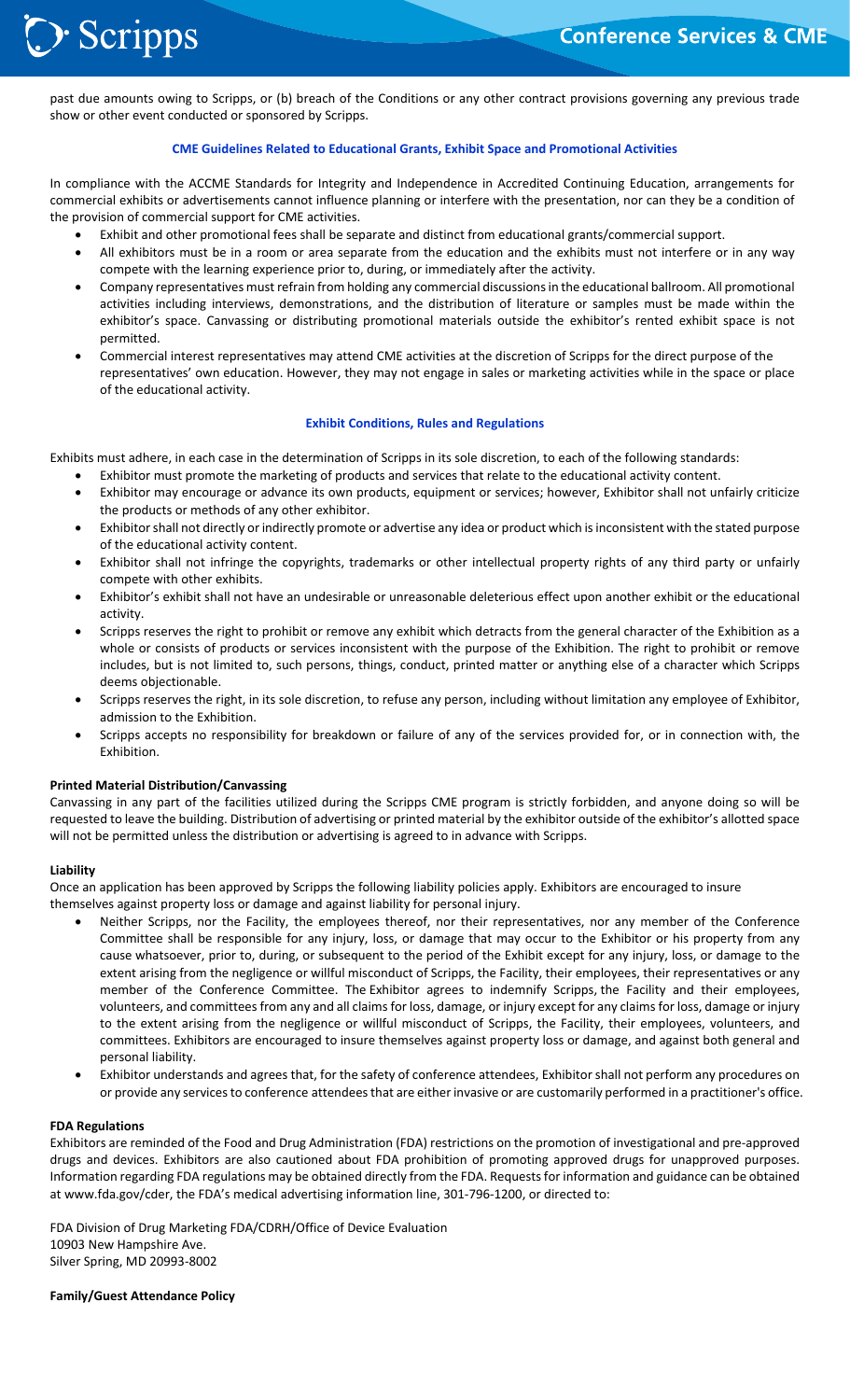# > Scripps

All conference activities are exclusively reserved for paid conference attendees. Children and family members are not allowed to attend meal functions or permitted in the general session room.

# **Scripps Conference Modification or Cancellation**

Scripps reserves the right to modify the course's schedule or program as necessary. Scripps also reserves the right to cancel this conference, in which case a full refund of the registration/exhibit fees will be provided. We are unable to refund any travel costs (flight, hotel, etc.) in the case of Scripps cancellation.

**Exhibit & Conference Contact** 

**Ms. Carlin Admirand**  Interim Director Scripps Conference Services & CME 4275 Campus Point Court, CPB205 San Diego, California 92121 Phone: 858‐678‐6005 Email: admirand.carlin@scrippshealth.org Web: http://www.scripps.org/conferenceservices



www.linkedin.com/company/scripps‐health www.facebook.com/ScrippsCME www.twitter.com/scrippscme www.youtube.com/scrippshealth **Subscribe to our newsletter:** www.scripps.org/CMEemails